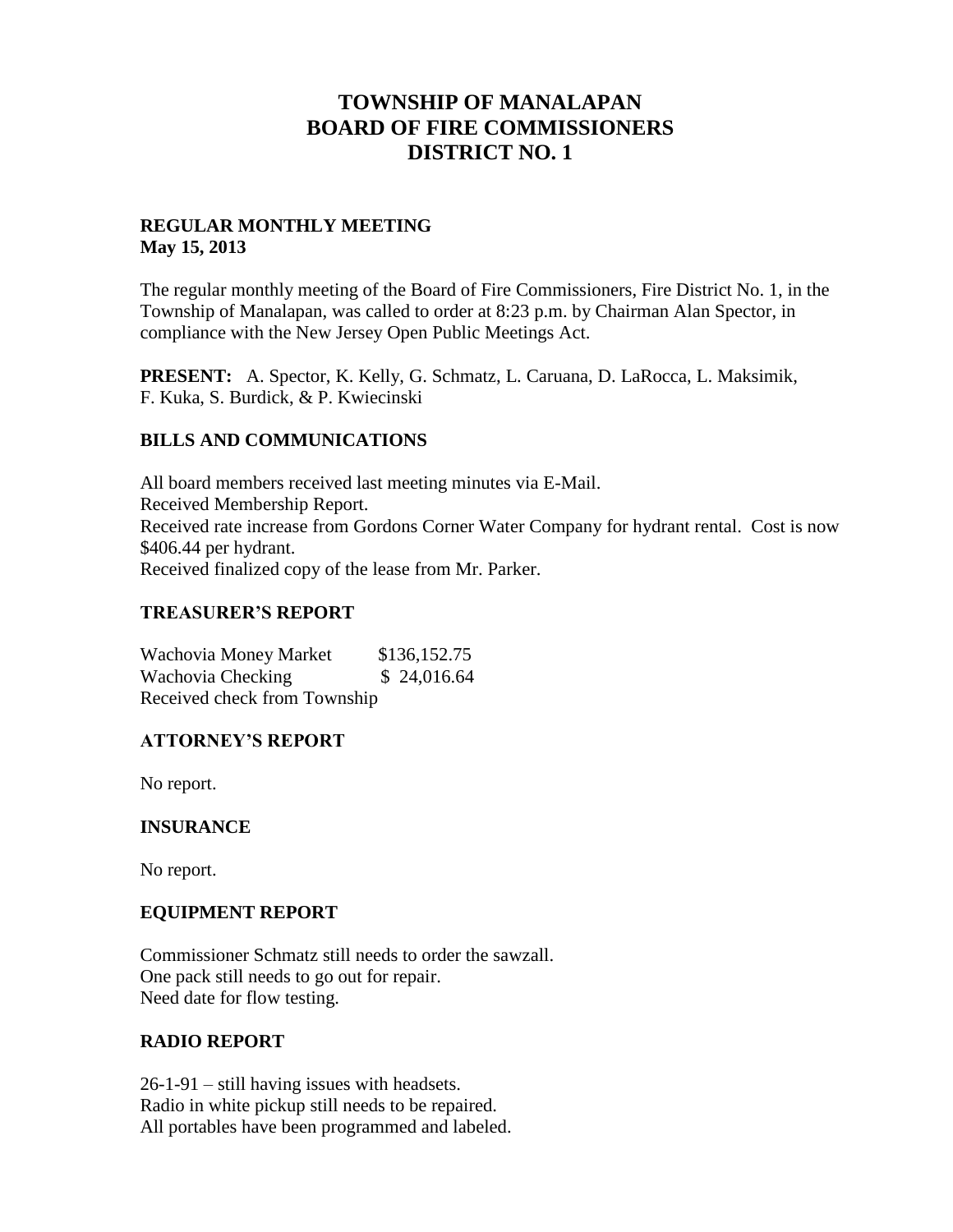## **CHIEF'S REPORT**

Chief Maksimik reported we have had 312 calls for the year. 5" slow valve on 26-1-77 needs to be replaced. Josh Abrahamson's glasses were broken during fire call yesterday.

### **TRUCK REPORT**

Durango had front and rear brakes done, service and inspection. 26-1-77 – keeps losing air out of the back and there may be a hydraulic leak. Brush truck – the rubber part is cracked on the primer and is not working properly.

### **ASSOCIATION REPORT**

Steve Burdick reported that they should start work on the parking lot before the end of the month.

Commissioner Schmatz stated that the lights for the bays would be approximately \$3,400 and installation another \$4,000.

Steve Burdick reported that the fire company was service with a notice regarding payment.

### **TRUSTEES' REPORT**

No report.

## **OLD BUSINESS**

See attached.

#### **NEW BUSINESS**

Commissioner Schmatz made a motion to pay all vouchers; this was seconded by Commissioner Kelly. All voted aye.

Commissioner Schmatz made a motion for \$400 to purchase 40 (20 of each color) 5" hydrant markers; this was seconded by Commissioner Kelly. All voted aye.

Commissioner LaRocca made a motion not to exceed \$400 to purchase a backpack blower for the Satellite; this was seconded by Commissioner Kelly. All voted aye.

Commissioner LaRocca made a motion for \$350 to purchase a cordless impact gun; this was seconded by Commissioner Kelly. All voted aye.

Commissioner Schmatz made a motion not to exceed \$4,500 to replace the 3 remaining slow close valves; this was seconded by Commissioner LaRocca. All voted aye.

Commissioner Kelly made a motion for \$2,300 to have all the trucks waxed; this was seconded by Commissioner LaRocca. All voted aye.

Commissioner Schmatz made a motion for \$250 for purchase 2 6 ft. roof hooks; this was seconded by Commissioner LaRocca. All voted aye.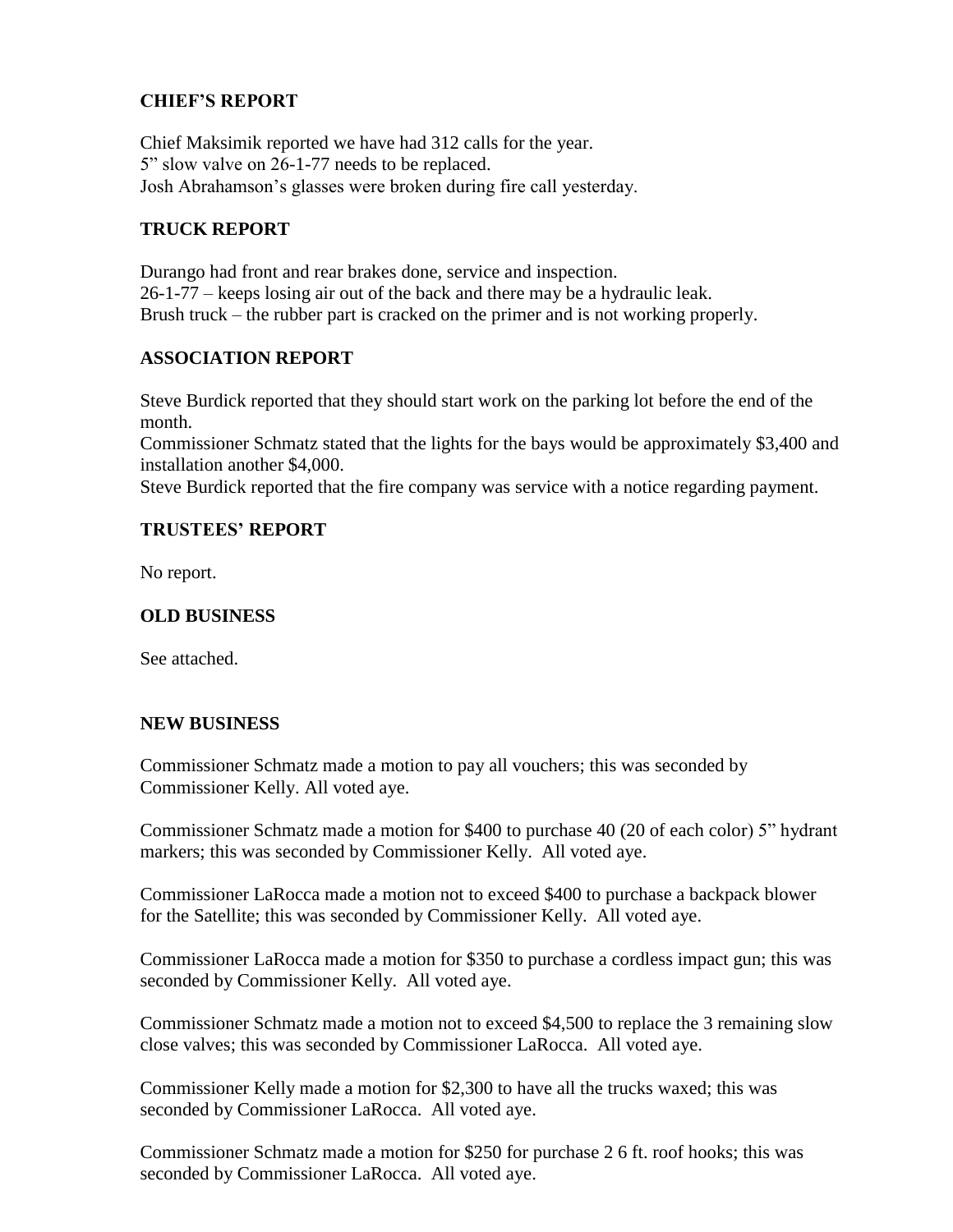Commissioner Kelly made a motion not to exceed \$1,000 to replace the gas meter on 26-1- 80; this was seconded by Commissioner Schmatz. All voted aye.

Commissioner Schmatz made a motion not to exceed \$1,500 to purchase 5 helmet lights and 5 survivor lights; this was seconded by Commissioner LaRocca. All voted aye.

Commissioner Schmatz made a motion not to exceed \$1,500 to purchase 6 scott masks with bags; this was seconded by Commissioner LaRocca. All voted aye.

Commissioner Spector made a motion not to exceed \$7,500 to purchase 10 portables; this was seconded by Commissioner Kelly. All voted aye.

Commissioner Spector made a motion for \$5,300 for the audit; this was seconded by Commissioner Kelly. All voted aye.

Meeting opened to the public at 9:15 p.m.

A motion was made by Commissioner Spector to adjourn; it was second by Commissioner LaRocca and all voted aye.

Meeting adjourned at 9:16 p.m.

 Respectfully submitted, Kenneth Kelly, Clerk